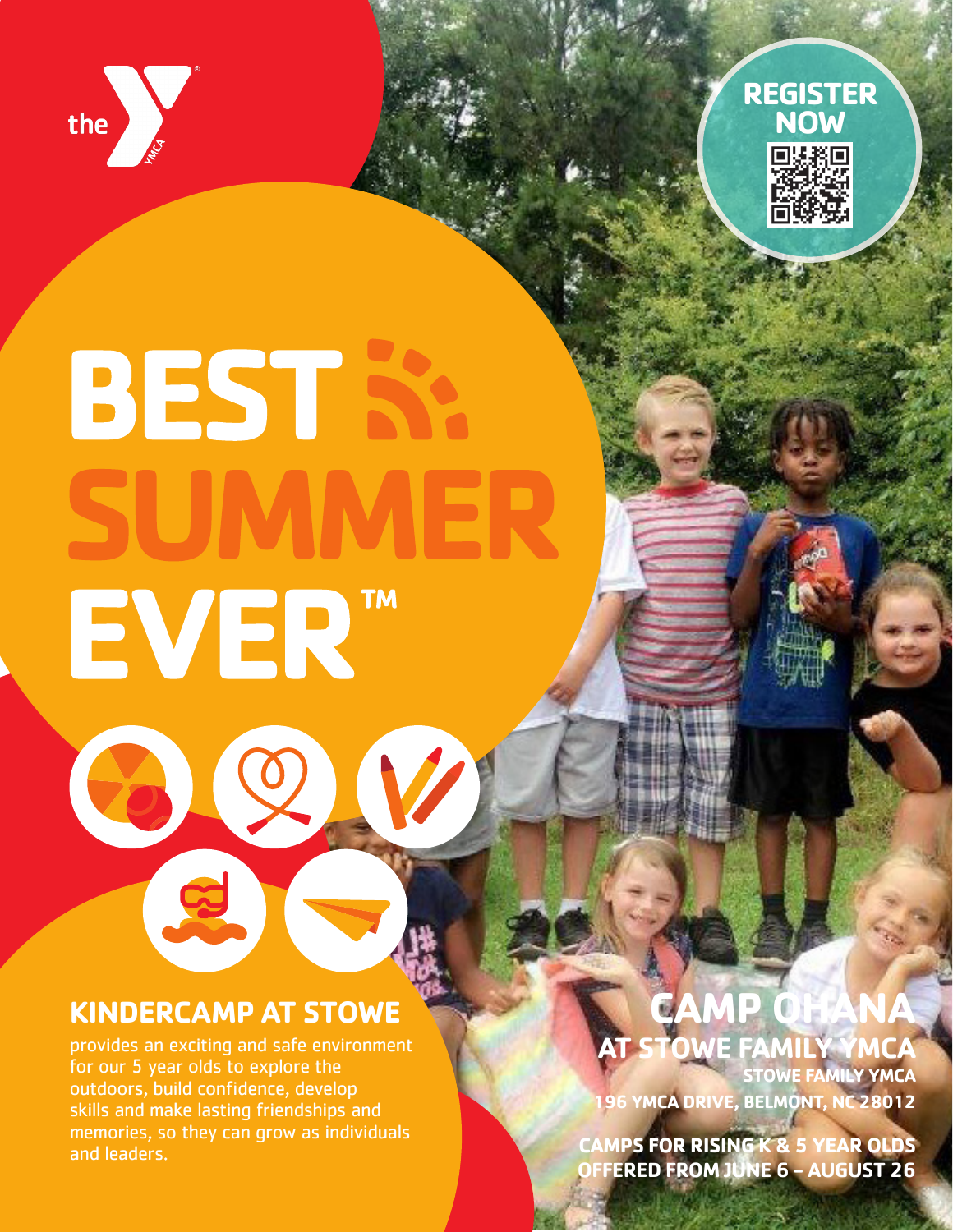## **HOW TO REGISTER FOR CAMP**

Register online at GastonYMCA.org! Each week of camp requires a non-refundable \$10 deposit per child at the time of registration. Spaces are held on a first come-first served basis (spaces are limited.) Registration closes the Wednesday PRIOR TO each week of camp.

#### **QUESTIONS?**

#### **Stowe Family YMCA Front Desk** (704) 822-9622 Camp@gastonymca.org

## **OUR STAFF**

Our team is as diverse as our children and is comprised of men and women who are here to help provide a fun and safe environment for your family. Our staff team is made up of college students, working professionals, and exceptional teens. Our staff undergo extensive training, are back-ground checked and participate in regular risk management drills.

# **BILLING & PAYMENT**

Camp payments are drafted according to the option you select at the time of registration:

- on the 1st of the month
- on the 15th of the month
- weekly on the Friday prior to the start of the camp.

#### **BILLING QUESTIONS?**

Kelly Davis at kdavis@gastonymca.org



**STOWE FAMILY YMCA | GASTONYMCA.ORG | 704 822 9622**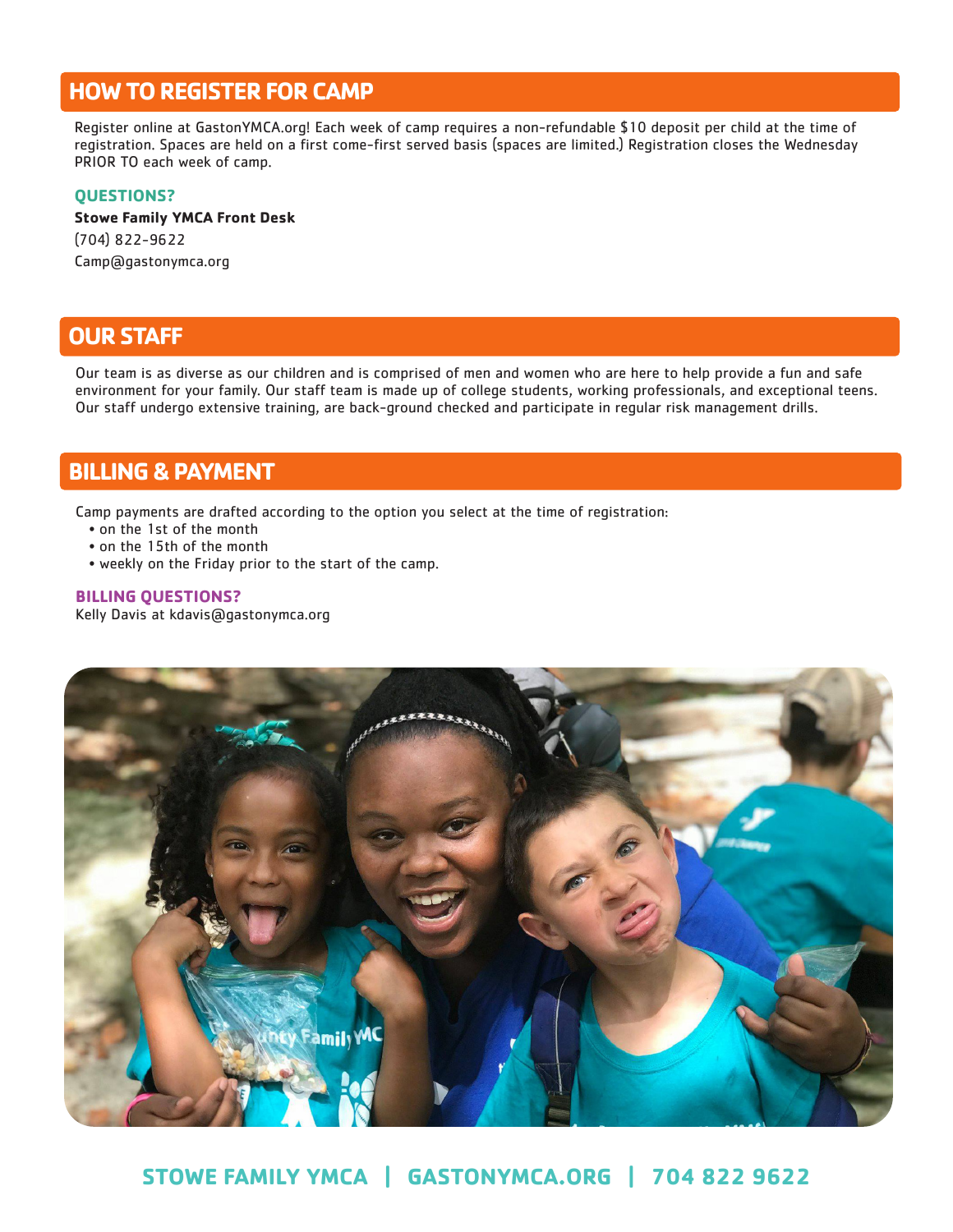#### **SUMMER CAMP**

# **DAY CAMP CAMP CAMP CAMP CAMP CAMP CAMP CERVIEW**



**GASTON COUNTY YMCA DAY CAMP** Offers a traditional summer day camp experience for rising K and 5 year olds. Throughout the summer, campers will have the opportunity to participate in a variety of activities in small groups with consistent staff in both indoor and outdoor settings.

#### **CAMP SCHEDULE**

Please see below for an overall structure of your child's day each week. A more detailed schedule will come to you via Playerspace each week.

#### **RIDES IN: 7:00AM - 9:00AM**

Campers should be dropped off at Rides In / Rides Out location at Stowe. (Please refer to the Rides In and Out maps on the website and/or in your Weekly Welcome Email.)

#### **CAMP DAY THEMED ACTIVITES: 9:00AM - 4:00PM**

Campers will take part in a variety of engaging activities surrounding our weekly theme. Check out our weekly themes on the next page or on our website registration page.

#### **HUDDLE TIME: 3:30PM - 4:00PM**

Relationships are a key piece of what makes summer camp unforgettable. At the end of each day, campers and counselors will have a chance to reflect on the day with a daily devotion, y-chats, and group discussion questions that challenge our campers to become strong leaders and good citizens.

#### **RIDES OUT: 4:00PM - 6:00PM**

Once you arrive, a staff member will verify the authorized pick up information, call for your camper, and escort him or her to the car. Be prepared to provide a code word or a photo ID during this process. **Early pick up is only available until 3:45pm. No pick up between 3:45 and 4:00pm.**

#### **OFFERED FOR GRADES** Rising K-5 Years

#### **CAMP LOCATION**

Stowe Family YMCA 196 YMCA Drive, Belmont, NC 28012

#### **WEEKS OFFERED:**

Every week from June 6 - August 26

Registration closes the Wednesday before each session.

#### **PRICING**

YMCA Member - \$170 Program Participant - \$214

**CAMP HOURS** 7:00am - 6:00pm

#### **LUNCH**

Lunch is provided by Gaston County School Nutrition Summer Feeding Program from weeks 2 through week 11.

#### **WHAT TO PACK**

- Refillable water bottle
- Two snacks

#### **IMPORTANT REMINDERS**

#### **Sunscreen**

Please put sunscreen on your child prior to camp. Children can reapply their sunscreen throughout the day however, camp staff will only be able to assist with spray sunscreen applications. Please prepare your child accordingly.

#### **Label everything**

We do not save participant's personal belongings if they get left behind. Please make sure your child has a backpack to easily hold all his or her items, and do not pack any extra items beyond what is included on a "what to pack" list. The YMCA is not responsible for lost items.

#### **Medical Forms**

Medication forms must be completed if your child requires daily or emergency medications. (e.g. EpiPen or Inhaler). These are available on your child's Playerspace profile page and available for you to complete once you've registered your child for camp.